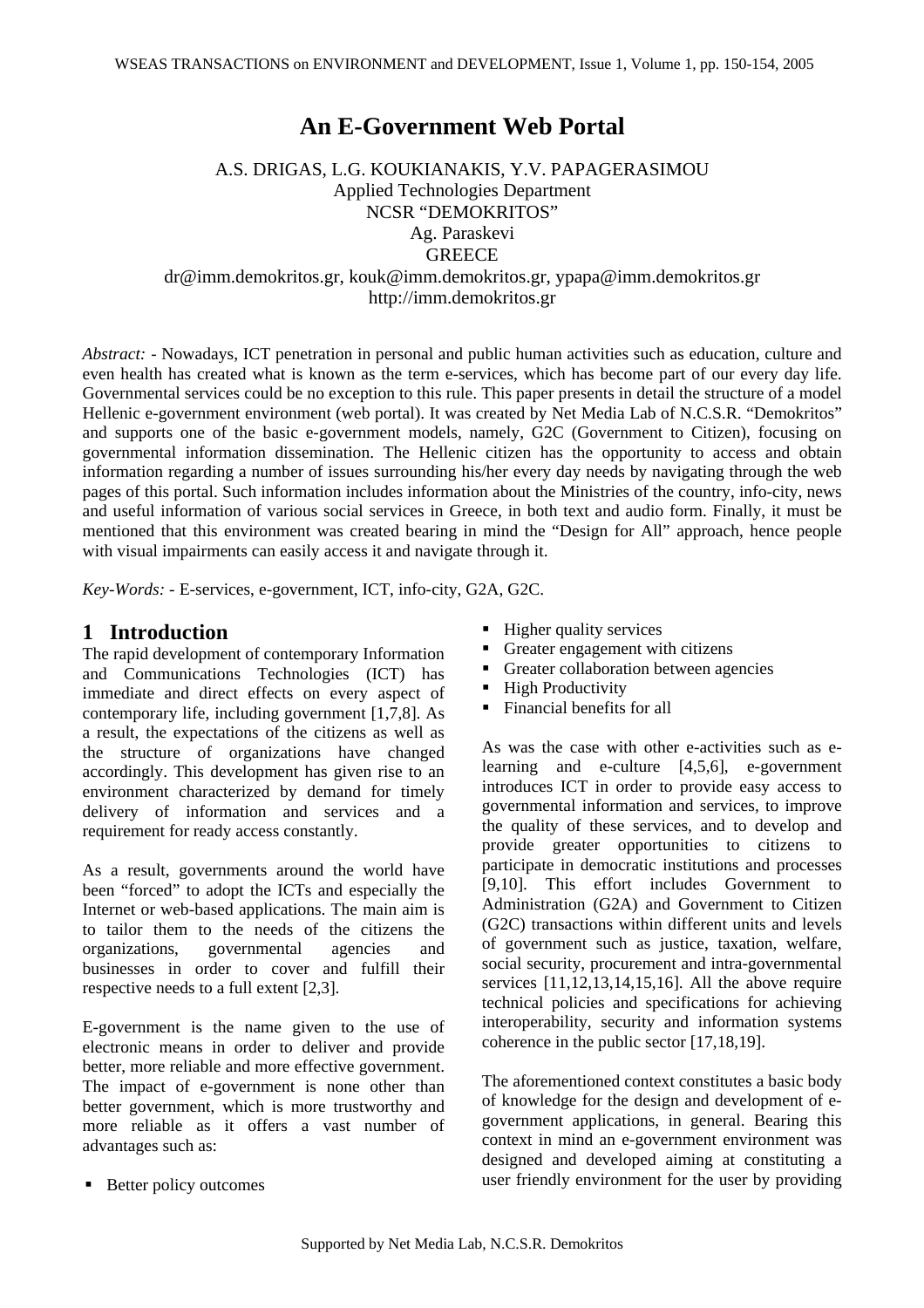all the substantial information and services that he/she may need.

## **2 Abstract Level Description**

The e-government system (web portal) that will be described and which is depicted abstractly in the following Fig.1 contains three links (government info, Hellenic news and info-city). The structure content of the system consists of the following steps:

In the first step, there was the task of collecting all the necessary information regarding the objectives of the portal. That is to say information regarding all of the Ministries of Greece, the hospitals, pharmacies, cinemas, news agencies and other social services in the city was collected, in order to be assessed.



Fig. 1: An e-government system

In the second step, there was the task of categorizing this information after the assessment, in order to have a more clear view of how to organize it and present it in the best possible way. The presentation of the information within a web portal is materialized bearing in mind the needs of the uservisitor at all times. The main aim is to render the web portal accessible and user friendly to the uservisitor, who will be able to easily and quickly navigate through the web pages of his/her choice, without having to spend time unnecessarily on searching. In this case, the information regarding the Greek Ministries, the Greek News Agencies and the info-city was presented in separate web pages.

The third step involved the studying of the appropriate e-content. This task was undertaken aiming at presenting only the most interesting and necessary information for the users-visitors rather than feeding them with redundant information. Following this task, the e-content was written and embedded into the system.

The final task had to do with the in depth study of the standards and technologies used for the creation of this web portal. Such technologies include HTML for the design of the web pages and the FLASH technology, which was used in order to provide zoom in and zoom out services to individuals with visual impairments [18]. The "design for all" approach was adopted constituting the web environment user friendly equally to disabled individuals as it is for normal citizens.

## **3 System Analysis**

The system main page namely, "E-government Services", contains the three links, regarding information about life in Greece, as it can be seen in the following Fig. 2.



Fig. 2: The Main Page

The Main Page of the system has a very simple structure with a single column of the three links, in order to help the user-visitor navigate more easily. In this paper, all three of these links, will be analyzed in detail, namely, "Government Info", Cities Info" and finally "Gr News".

#### **3.1 The Government Info Page**

By clicking on the link "Government Info" on the main page, the user enters the correspondent page. There, the user can find a list of links of all the Hellenic Ministries. When clicking on one of the Ministries, the user will have access to information such as the address, the telephone and fax numbers and finally the web address of each Ministry, which appears on the right hand side of the page, as it can be seen in the following Fig.3.

Hence, the user-visitor has the possibility of initially obtaining basic information about a Ministry of his/her choice such as its phone number and address. More specifically, the personal phone numbers of the Minister, Deputy Minister and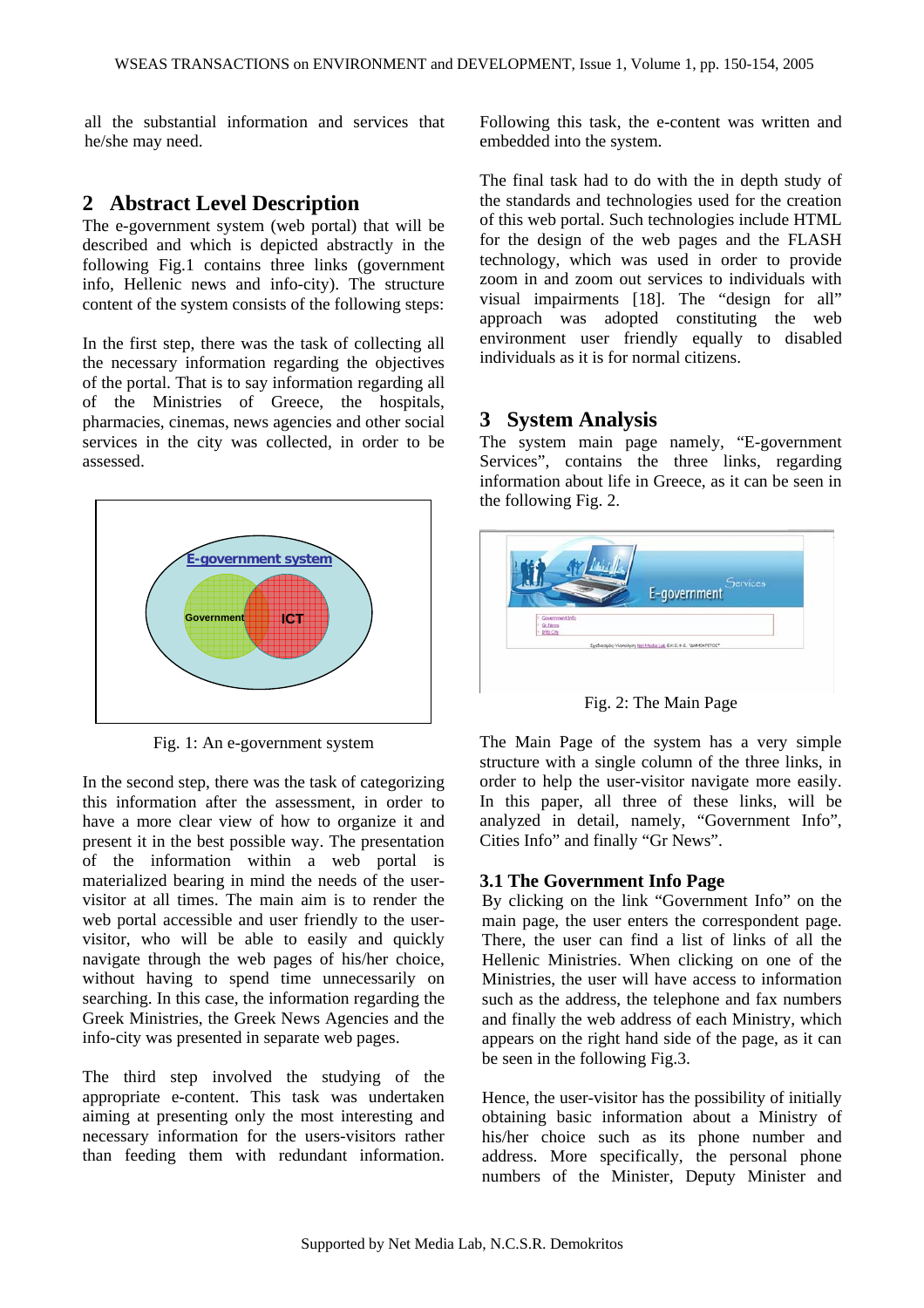General Secretary of the Ministry can also be found in this page. For more information regarding the specific Ministry, the user has the possibility of visiting the Ministries web site, by simply clicking on the provided link.

|                                                                                                                                                                                                                                                                                                                                                                                                                                 | Government Info<br>Administrator Notes                                                                                                                                                                                                           |  |
|---------------------------------------------------------------------------------------------------------------------------------------------------------------------------------------------------------------------------------------------------------------------------------------------------------------------------------------------------------------------------------------------------------------------------------|--------------------------------------------------------------------------------------------------------------------------------------------------------------------------------------------------------------------------------------------------|--|
| Ministry of Economy and Finance<br>Ministry of Foreign Affairs<br>Ministry of National Defence<br>Ministry of Development<br>Ministry of National Education and Religious Affairs.<br>Ministry of Employment and Social Protection.<br>Ministry of Health and Social Solidarity<br>Ministry of Agriculture<br>Ministry of Justice<br>Mnistry of Culture<br>Ministry of Transport and Communications<br>Ministry of Public Order | MINISTRY OF NATIONAL EDUCATION.<br>AND REUGIOUS AFFAIRS<br>15, Mitropoleos, 105 57, Afriens<br>Tel Center: 3230461, 3254221,3252001<br>Free: 3248264<br>DEPUTY MINISTER  3238912/3239800<br>GENERAL SECRETARY  3246022/3245784<br>WWW.veleeth.cz |  |
| Ministry of Mercantile Marine<br>Ministry of Press and Mass Media<br>Ministry of Macedonia-Thrace<br>Ministry for the Aegean and Island Policy<br>Ministry for the Interior, Rublic Administration<br>& Decentralisation<br>Ministry for the Inveroment, Physical.<br>Planing & Public Works                                                                                                                                    | <b>NACS</b> Page<br><b>NET MED</b>                                                                                                                                                                                                               |  |

Fig.3: The Government Info Page

#### **3.2 Info City Description**

Correspondingly, by clicking on the link "Info City", the user enters the corresponding page. This page presents the implementation of an info-city for the two largest cities in Greece namely, Athens and Salonica, information that is essential for both a citizen and a visitor.

After choosing his/her preferred language (Greek or English), the user enters another page, whereby the page instigates the user to choose one of the two aforementioned cities (Athens or Salonica). After the selection of the city, which undoubtedly facilitates the navigation for the user-visitor, a page is loaded where the user can choose one of the following social services, to get informed about vital and useful information regarding the city's activities and services of his/her interest, such as:

- **Theatres**
- **Cinemas**
- **•** Pharmacies
- **Hospitals**
- **Useful Telephone Numbers**
- **Inter-City Motor-Buses**
- **Airlines**
- **Radio-Taxi**
- **Railways**
- Radio Stations
- **TV Channels**
- Museums
- Art Galleries

By clicking on one of the above links, the user can get all the necessary information regarding these

institutions. For example by clicking on the link "Cinemas", the user accesses information about all the cinemas in the city, their addresses and their telephone numbers, as it can be seen in the following Fig.4.

| <b>THEATERS</b><br><b>CINEMAS</b><br><b>PHARMACIS</b><br><b>HOSPITALS</b><br><b>USEEIT TELEPHONES</b><br><b>INTERCITY MOTOR-BUSES</b><br><b>AIRLINES</b><br><b>RADIO-TAXI</b><br><b>RAILWAYS</b><br><b>RADIO STATIONS</b><br><b>TV CHANNELS</b><br><b>MESELIMS</b><br><b>ARTGALLERIES</b> | ATTICON 19 Stadium at 3226825<br>ATHINAION 124 Vass. sephias and 7782122<br>OFFICA 1.57 Abadimias at 3623683<br>OPERA 2.57 Akademias at 3622683<br>APOCLON 19 Stadius at 3236811<br>ASTOR 28 Studies at 3231297-3224038<br>ANTY 4 Korai ag. 3221925<br>AAVORA 180 Issuitration at 6462253<br>ELLI nd Akademias at 3632789<br><b>TBASSY 10 Patriaches Independent 2220903</b><br>IDEAL 46 Panepiatonica at 3826720<br>PALLAS   Bookcaresties at 3214414<br>TITANIA 28 Paneronomica & Thomas/Alexas at-<br>3811147<br>ANDORA 117 Sevantonpolicis st. 6498611<br>AND \$25 14 Killaiga ave. 7782116<br>ASTRON 37 Killsins and 3211297 - 3224038<br>GALAXIAS & Massacion and 7773319<br><b>DANACH 209 Killaim ave. 6922655</b><br>NIEVANA 292 Alexandras ave. 6469398<br><b>FLAZA 118 Killman and BR21467</b><br>ALEAVIL - BAR CINEMA 168 Mayroom buly at |
|-------------------------------------------------------------------------------------------------------------------------------------------------------------------------------------------------------------------------------------------------------------------------------------------|------------------------------------------------------------------------------------------------------------------------------------------------------------------------------------------------------------------------------------------------------------------------------------------------------------------------------------------------------------------------------------------------------------------------------------------------------------------------------------------------------------------------------------------------------------------------------------------------------------------------------------------------------------------------------------------------------------------------------------------------------------------------------------------------------------------------------------------------------|
| N.A.O.S.<br><b>ADMINISTRATOR NOTES</b>                                                                                                                                                                                                                                                    | 6460521<br>200A 74 Alexandro are 6422714<br>AILLO 140 Painting at 3714675<br>and service to the state that the<br><b>CONTRACTOR</b>                                                                                                                                                                                                                                                                                                                                                                                                                                                                                                                                                                                                                                                                                                                  |

Fig. 4: The Info Cities Page

As it was mentioned before, the FLASH technology, which was used in order to provide zoom in and zoom out services to individuals with visual impairments. By right clicking the mouse and selecting the "zoom in" function, the user views a larger version of the web page, which is depicted in the following Fig.5. Reversely, by choosing the zoom out function, the user can view the original version of the web page.



Fig. 5: The Zoom-In Service

#### **3.3 The Gr News Page**

Finally, by clicking on the link "Gr News", the corresponding page loads. This page provides Hellenic news to the web users-visitors and to the overseas Greek citizens. It contains news from well known Hellenic radio stations and news agencies and acts as a Hellenic news library. This is the first ever Hellenic media web portal. The links of these radio stations and news agencies that contribute to the operation of this page can be seen in the following Fig.6: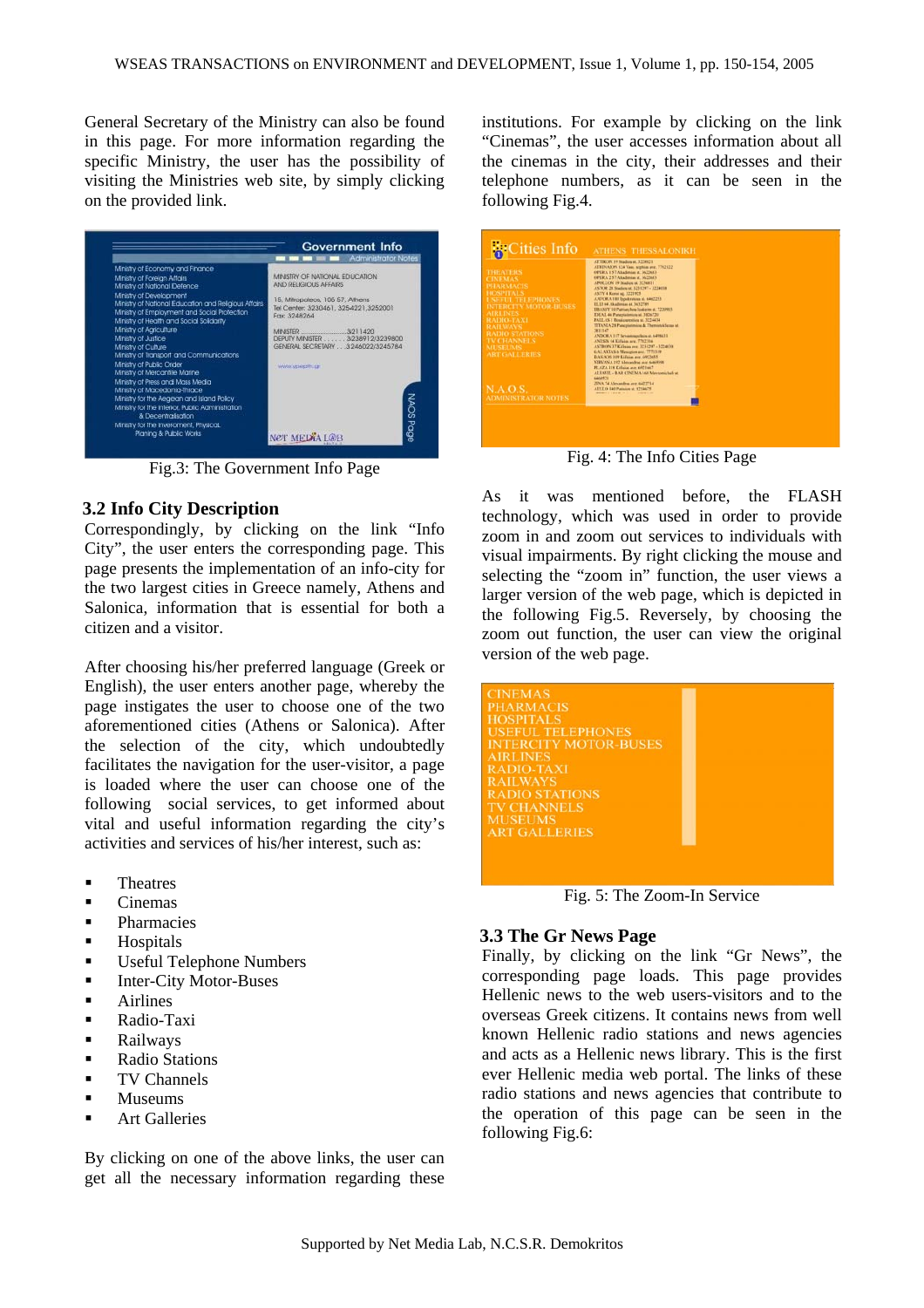

Fig. 6: The Gr News Page

By clicking on one of the image links, the user can access information regarding the correspondent radio station or news agency such as their program as well as news feedbacks.

### **4 Conclusion**

The conversion from government to e-government is an opportunity for government to show their capacity to adapt to an environment of constant change. With the intelligent use of ICT and especially the Internet, governments have the unique opportunity to take advantage of the indisputable advantages that these technologies can offer, in order to achieve better and more functional government.

Unfortunately, for a number of years there was a tendency and logic that ICT was too expensive and maybe unreliable too. Thankfully, this viewpoint has changed radically and there is a general way of thinking that ICT is no longer considered expenditure but rather an investment. Providing online services is undoubtedly expensive, but on the other hand, the long run benefits are unquestionable. Of course, priority should be given to those services, which are the most beneficial for all, rather than to those with little or no demand.

The advantages and benefits of this transition to electronic government with the use of ICT are numerous and very attractive. For a start, there is the better and more profitable engagement with citizens, higher productivity, more efficient administrative procedures, the strengthening and growth of democracy and finally, the provision of high quality online services as well as improvement of the existing ones.

When developing and providing an e-government system there is one particular parameter that has to

be taken seriously into account. Since such a system is primarily aimed at a citizen, it goes without saying that the system must and should be customized to his/her needs. Luckily, ICT has the potential to create such environments, which enable the citizen to comprehend the government structure more easily and hence, be able to deal with it more effectively. This results in the mutual trust between government and citizens, which in turn gives the citizens the confidence to use e-government systems.

The main aim of this project was to create a special e-government system on the Internet that was adjusted to the needs of the Hellenic people. It was vital to simplify as much as possible the issues that surround ICT access, in order to develop a more user-friendly environment for the user visitor. Bearing this in mind, the project gradually started becoming a new reality especially for the Hellenic people, as this was the first ever e-government environment in this country.

*References:* 

- [1] Information Society Commission, *Egovernment: More Than an Automation of Government Services*, 10/2003
- [2] Zhiyuan Fang, E-Government in Digital Era: Concept, Practice, and Development, *International Journal of The Computer, The Internet and Management*, Vol.10, No.2, 2002, pp. 1-22
- [3] Kostas Metaxiotis, John Psarras, Egovernment: new concept, big challenge, success stories, *Electronic Government, an International Journal*, Vol.1, No.2, pp.141- 151, 2004
- [4] A.S.Drigas, L.Koukianakis, A Modular environment for e-learning and e-psychology applications, *4th WSEAS International Conference on APPLIED INFORMATICS and COMMUNICATIONS*, December 17-19, Puerto De La Cruz, Tenerife, Canary Islands, 2004
- [5] A.S.Drigas, J.Vrettaros, D.Kouremenos, L. Stavrou, E-learning Environment for Deaf people in the E-Commerce and New Technologies Sector, *WSEAS Transactions on Information Science and Applications*, Vol.1, Issue 5, November 2004, p. 1189
- [6] A.S.Drigas, J. Vrettaros, An Intelligent Tool for Building E-Learning Content-Material Using Natural Language in Digital Libraries, *WSEAS Transactions on Information Science*